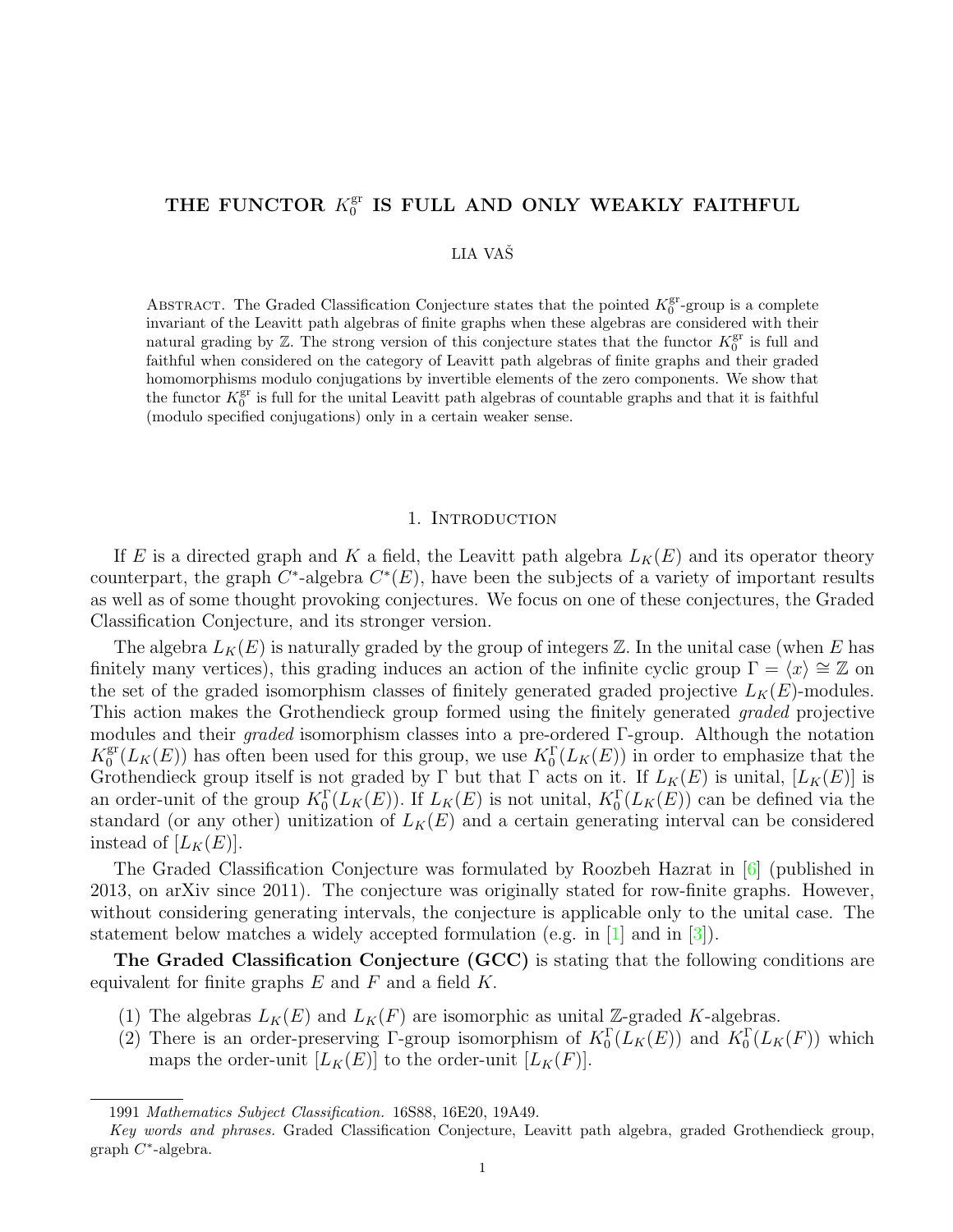# <span id="page-1-0"></span> $2\,$   $\,$  LIA VAŠ $\,$

Let  $LE<sub>fin</sub>$  stands for the category of Leavitt path algebras of finite graphs in which the graded homomorphisms are considered modulo conjugations by invertible elements of the zero components of the algebras. Let  $POG<sup>u</sup>$  stands for the category of pre-ordered  $\Gamma$ -groups with order-units and  $\mathbb{Z}[\Gamma]$ -module homomorphisms which preserve the order and the order-units. If we consider  $K_0^{\Gamma}$ as a functor from  $LE_{fin}$  to  $POG<sup>u</sup>$ , then the Strong Graded Classification Conjecture, also formulated in [\[6\]](#page-11-0), is stating that the functor  $K_0^{\Gamma}$  is full and faithful.

By allowing infinite emitters to be present and by considering the generating intervals instead of the order-units, one can formulate the GCC also in the non-row-finite and the non-unital cases and thus extend its scope to all graphs. This generalized version, the generalized GCC, is stating that the condition (1) holds without the requirement that the isomorphism is unital if and only if there is an order-preserving isomorphism of the Γ-groups of  $L_K(E)$  and  $L_K(F)$  which preserves the generating intervals.

In [\[6\]](#page-11-0), the GCC is shown to hold for polycephalic graphs. These are finite graphs in which every vertex connects to a sink, a cycle without exits, or to a vertex emitting no other edges but finitely many loops and the graph is such that when these loops as well as an edge of each cycle with no exits are removed, the resulting graph is a finite acyclic graph. In [\[3\]](#page-11-2), a weaker version of the GCC is shown to hold for finite graphs without sources or sinks. In [\[9\]](#page-11-3), the generalized GCC is shown to hold for countable graphs in which no cycle has an exit and in which every infinite path ends in a (finite or infinite) sink or in a cycle. By  $[4]$ , the generalized GCC holds for countable graphs for which whenever there is an edge from a vertex  $v$  to a vertex  $w$ , there are infinitely many edges from  $v$  to  $w$ .

If  $\mathcal{V}^{\Gamma}(L_K(E))$  is the Γ-monoid of the graded isomorphism classes of finitely generated graded projective modules (or its non-unital version defined using an unitization of  $L_K(E)$  in the case when  $L_K(E)$  is non-unital), this monoid is *cancellative* by [\[2,](#page-11-5) Corollary 5.8]. Since we prominently use this result, we illustrate why this cancellability holds while the standard ("nongraded") monoid  $\mathcal{V}(L_K(E))$  can be fatally non-cancellative. Consider the graph  $e \rightarrow f$  and let R stand for its Leavitt path algebra over any field K. The map  $(x, y) \mapsto ex + fy$  is an R-module isomorphism of  $R \oplus R$  and R. The existence of such map implies that the relation

$$
[R] = [R] + [R]
$$

holds in  $\mathcal{V}(R)$  and forces cancellability to fail on  $\mathcal{V}(R)$ . However, in the graded case, this map is an isomorphism of  $R(1) \oplus R(1)$ , not  $R \oplus R$ , and R where  $R(1)$  is R shifted by  $1 \in \mathbb{Z}$  (more detail are reviewed in section [2.2\)](#page-2-0). Thus, the relation

$$
[R] = x[R] + x[R]
$$

holds in  $\mathcal{V}^{\Gamma}(L_K(E))$ , producing no obstruction of cancellability. Cancellability enables one to go back and forth from an equality of positive elements at the  $K_0^{\Gamma}$ -level to a graded isomorphism on the algebra level (Lemma [3.1\)](#page-5-0). Thus, a Leavitt path algebra shares this favorable property with a graded ultramatricial algebra over a graded field. In the analogy, the vertices correspond to some of the diagonal standard matrix units and the edges to some of the off-diagonal standard matrix units. This analogy is the underlying idea of our proof of Theorem [3.2,](#page-5-1) stating that

the functor  $K_0^{\Gamma}$  is full for Leavitt path algebras of countable graphs with finitely many vertices.

In particular,  $K_0^{\Gamma}$  is full on  $LE_{fin}$ . Theorem [3.2](#page-5-1) also states that the graded algebra homomorphism obtained from an *injective* map on the  $K_0^{\Gamma}$ -level is also *injective*. Thus, if condition (2) holds for two finite graphs E and F then there are graded algebra embeddings  $L_K(E) \hookrightarrow L_K(F)$  and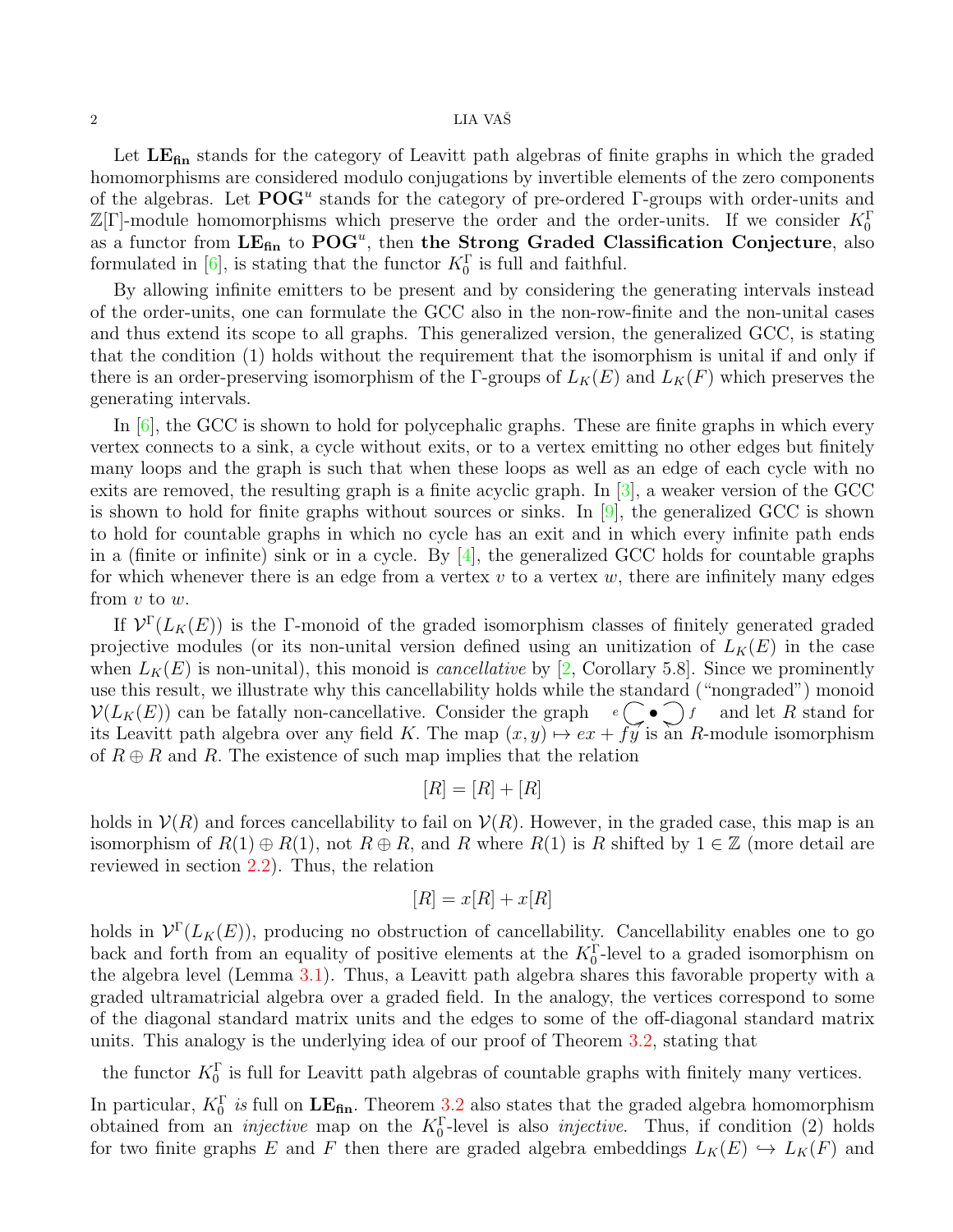<span id="page-2-2"></span> $L_K(F) \hookrightarrow L_K(E)$  which are mutually inverse isomorphisms on the  $K_0^{\Gamma}$ -level (Corollary [3.3\)](#page-7-0). In section [5.2,](#page-10-0) we reflect on the level of constructiveness of Theorem [3.2,](#page-5-1) (i.e. whether one can explicitly obtain an algebra homomorphism given a  $K_0^{\Gamma}$ -level map).

In section [4,](#page-7-1) we show Theorem [4.1](#page-7-2) stating that  $K_0^{\Gamma}$  is faithful for finite graphs in the following weaker sense: for graded homomorphisms  $\phi, \psi : L_K(E) \to L_K(F)$ ,  $K_0^{\Gamma}(\phi) = K_0^{\Gamma}(\psi)$  if and only if

(LE) there is an invertible  $z \in L_K(F)_0$  such that  $\phi(v) = z\psi(v)z^{-1}$  for every vertex v of E.

Example [4.2](#page-9-0) shows that one cannot find an element z as in (LE) such that  $\phi(e) = z\psi(e)z^{-1}$  also holds for all edges e of E. By this example (and also by  $[3, \text{Example 6.7}]\right)$ ,  $K_0^{\Gamma}$  is not faithful on LE<sub>fin</sub> so the Strong GCC fails. However, if we say that two graded homomorphisms are *locally equal* if (LE) holds for them, then the functor  $K_0^{\Gamma}$  is full and faithful on the category obtained from  $LE<sub>fin</sub>$  by considering graded homomorphisms modulo local equality instead of modulo conjugations by invertible elements of the zero components.

### 2. Prerequisites

In sections [2.1](#page-2-1) to [2.4,](#page-3-0) Γ stands for arbitrary group and  $\varepsilon$  is the identity of Γ. In the rest of the paper,  $\Gamma$  stands for the infinite cyclic group  $\langle x \rangle$  on one generator x.

<span id="page-2-1"></span>2.1. Pre-ordered Γ-monoids and Γ-groups. If M is an additive monoid with a left action of a group Γ which agrees with the monoid operation, we say that M is a Γ-monoid. If G an abelian group with a left action of Γ which agrees with the group operation, we say that G is a  $\Gamma$ -group. Such action of Γ uniquely determines a left  $\mathbb{Z}[\Gamma]$ -module structure on G, so G is also a left  $\mathbb{Z}[\Gamma]$ -module.

Let  $\geq$  be a reflexive and transitive relation (a pre-order) on a Γ-monoid M (Γ-group G) such that  $g_1 \ge g_2$  implies  $g_1 + h \ge g_2 + h$  and  $\gamma g_1 \ge \gamma g_2$  for all  $g_1, g_2, h$  in M (in G) and  $\gamma \in \Gamma$ . We say that such monoid M is a pre-ordered  $\Gamma$ -monoid and that such a group G is a pre-ordered  $\Gamma$ -group.

If G is a pre-ordered Γ-group, the Γ-monoid  $G^+ = \{x \in G \mid x \geq 0\}$  is the positive cone of G. If G and H are pre-ordered Γ-groups, a  $\mathbb{Z}[\Gamma]$ -module homomorphism  $f: G \to H$  is order-preserving if  $f(G^+) \subseteq H^+$ . An element u of a pre-ordered Γ-group G is an order-unit if  $u \in G^+$  and for any  $x \in G$ , there is a nonzero  $a \in \mathbb{Z}^+[\Gamma]$  such that  $x \le au$ . If G and H are pre-ordered  $\Gamma$ -groups with order-units u and v respectively, an order-preserving  $\mathbb{Z}[\Gamma]$ -module homomorphism  $f: G \to H$  is order-unit-preserving if  $f(u) = v$ . One writes  $f:(G, u) \to (H, v)$  in this case and says that f is a homomorphism of pointed groups.

We let  $\mathbf{POG}_\Gamma$  denote the category whose objects are pre-ordered Γ-groups and whose morphisms are order-preserving  $\mathbb{Z}[\Gamma]$ -homomorphisms, we let  $\mathbf{POG}_{\Gamma}^u$  denote the category whose objects are pairs  $(G, u)$  where G is an object of  $\mathbf{POG}_\Gamma$  and u is an order-unit of G and whose morphisms are morphisms of  $\mathbf{POG}_\Gamma$  which are order-unit-preserving.

<span id="page-2-0"></span>2.2. Graded rings. A ring R (not necessarily unital) is graded by a group  $\Gamma$  if  $R = \bigoplus_{\gamma \in \Gamma} R_{\gamma}$  for additive subgroups  $R_{\gamma}$  and  $R_{\gamma}R_{\delta} \subseteq R_{\gamma\delta}$  for all  $\gamma,\delta \in \Gamma$ . The elements of the set  $\bigcup_{\gamma\in\Gamma}R_{\gamma}$  are said to be homogeneous. A graded ring homomorphism  $f: R \to S$  is a ring homomorphism such that  $f(R_{\gamma}) \subseteq S_{\gamma}$  for  $\gamma \in \Gamma$ . We write  $\cong_{gr}$  for a graded ring isomorphism. A unital and commutative graded ring R is a *graded field* if every nonzero homogeneous element has a multiplicative inverse.

We use the standard definitions of graded right and left R-modules, graded module homomorphisms and we use  $\cong_{gr}$  for a graded module isomorphism. If M is a graded right R-module and  $\gamma \in \Gamma$ , the  $\gamma$ -shifted graded right R-module  $(\gamma)M$  is defined as the module M with the  $\Gamma$ -grading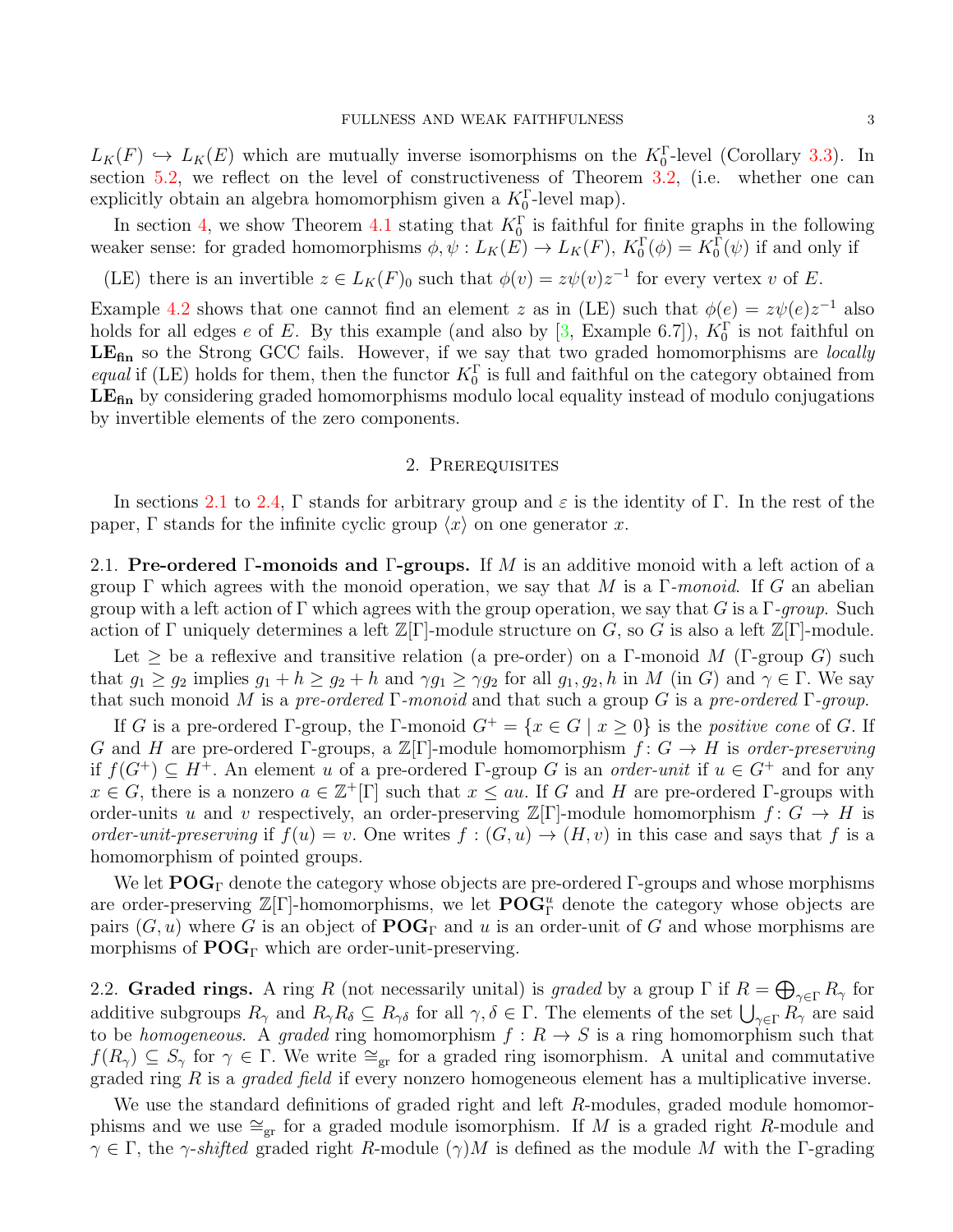#### <span id="page-3-3"></span> $4$  LIA VAŠ

given by  $(\gamma)M_\delta = M_{\gamma\delta}$  for all  $\delta \in \Gamma$ . If N is a graded left module, the  $\gamma$ -shift of N is the graded module N with the Γ-grading given by  $M(\gamma)_{\delta} = M_{\delta\gamma}$  for all  $\delta \in \Gamma$ .

Any finitely generated graded free right R-module has the form  $(\gamma_1)R \oplus \ldots \oplus (\gamma_n)R$  and any finitely generated graded free left R-module has the form  $R(\gamma_1) \oplus ... \oplus R(\gamma_n)$  for  $\gamma_1, ..., \gamma_n \in \Gamma$ ([\[8,](#page-11-6) Section 1.2.4] contains more details). A finitely generated graded projective module is a direct summand of a finitely generated graded free module.

Analogously to the non-homogeneous idempotents, two homogeneous idempotents  $p$  and  $q$  of a graded ring R are *orthogonal* if  $pq = qp = 0$ . In this case,  $p + q$  is a homogeneous idempotent. The relation  $\leq$ , given by  $p \leq q$  if  $pq = qp = p$  for homogeneous idempotents p and q, is such that  $p \leq q$ implies that  $q - p$  is also a homogeneous idempotent and p and  $q - p$  are orthogonal.

2.3. Graded algebraic equivalence. Two idempotents  $p, q$  of any ring R are algebraically equivalent, written as  $p \sim_R q$  (or simply  $p \sim q$  if it is clear from context) if there are  $x, y \in R$  such that  $xy = p$  and  $yx = q$ . In this case, we say that x and y realize the equivalence  $p \sim q$ . By replacing x with pxq and y with qyp, we can assume that  $x \in pRq$  and  $y \in qRp$  so that the left multiplication with x is an isomorphism  $qR \cong pR$  with the left multiplication by y as its inverse. Conversely, if  $\phi: qR \cong pR$  for some idempotents  $p, q \in R$ , then  $\phi(q) = x$  and  $\phi^{-1}(p) = y$  realize the relation  $p \sim q$ . These claims generalizes to graded rings as in the lemma below.

**Lemma 2.1.** [\[12,](#page-11-7) Lemma 2.2] Let R be a  $\Gamma$ -graded ring and p, q homogeneous idempotents of R. The following conditions are equivalent.

- (1)  $pR \cong_{\text{gr}} (\gamma^{-1}) qR$  for some  $\gamma \in \Gamma$ .
- (2)  $Rp \cong_{gr} Rq(\gamma)$  for some  $\gamma \in \Gamma$ .
- (3) There is  $x \in R_{\gamma}$  and  $y \in R_{\gamma^{-1}}$  such that  $xy = p$  and  $yx = q$ .
- <span id="page-3-1"></span>(4) There is  $x \in pR_{\gamma}q$  and  $y \in qR_{\gamma^{-1}}p$  such that  $xy = p$  and  $yx = q$ .

If p and q satisfy the conditions in the above lemma, we say that p and q are graded algebraically equivalent and write  $p \sim_{gr} q$ . If  $\gamma = \varepsilon$ , the relation  $p \sim_{gr} q$  is  $p \sim_{R_{\varepsilon}} q$ .

<span id="page-3-0"></span>2.4. The graded Grothendieck group. If R is a unital  $\Gamma$ -graded ring, let  $\mathcal{V}^{\Gamma}(R)$  denote the monoid of the graded isomorphism classes  $[P]$  of finitely generated graded projective right  $R$ -modules P with the addition given by  $[P]+[Q] = [P \oplus Q]$  and the left Γ-action given by  $(\gamma, [P]) \mapsto [(\gamma^{-1})P]$ . The monoid  $\mathcal{V}^{\Gamma}(R)$  can be represented using the classes of left modules in which case the  $\Gamma$ -action is  $(\gamma, [P]) \mapsto [P(\gamma)]$ . The two representations are equivalent (see [\[8,](#page-11-6) Section 1.2.3]). The group  $K_0^{\Gamma}(R)$ can also be defined via homogeneous matrices and  $[8, \text{ section } 3.2]$  has more details. Although we focus on the case when  $\Gamma$  is  $\mathbb{Z}$ , we note that the definitions and results of [\[8,](#page-11-6) Section 3.2] carry to the case when  $\Gamma$  is not necessarily abelian by [\[13,](#page-11-8) Section 1.3]. The *Grothendieck*  $\Gamma$ -group  $K_0^{\Gamma}(R)$ is the group completion of the Γ-monoid  $\mathcal{V}^{\Gamma}(R)$  with the action of Γ inherited from  $\mathcal{V}^{\Gamma}(R)$ . If Γ is the trivial group,  $K_0^{\Gamma}(R)$  is the usual  $K_0$ -group.

The image of the Γ-monoid  $\mathcal{V}^{\Gamma}(R)$  of a Γ-graded unital ring R under the natural map  $\mathcal{V}^{\Gamma}(R) \to$  $K_0^{\Gamma}(R)$  is a positive cone making  $K_0^{\Gamma}(R)$  into an object of  $\mathbf{POG}_{\Gamma}$ . Moreover,  $(K_0^{\Gamma}(R),[R])$  is an object of  $\mathbf{POG}_{\Gamma}^u$ . If  $\phi$  is a graded ring homomorphism, then  $K_0^{\Gamma}(\phi)$  is a morphism of  $\mathbf{POG}_{\Gamma}$ . If  $\phi$ is unital (i.e.  $\phi$  maps the identity onto identity), then  $K_0^{\Gamma}(\phi)$  is a morphism of  $\mathbf{POG}_{\Gamma}^u$ .

<span id="page-3-2"></span>2.5. Graphs and Leavitt path algebras. If E is a directed graph, we let  $E^0$  denote the set of vertices,  $E^1$  denote the set of edges, and **s** and **r** denote the source and the range maps of E. A sink of  $E$  is a vertex which emits no edges and an *infinite emitter* is a vertex which emits infinitely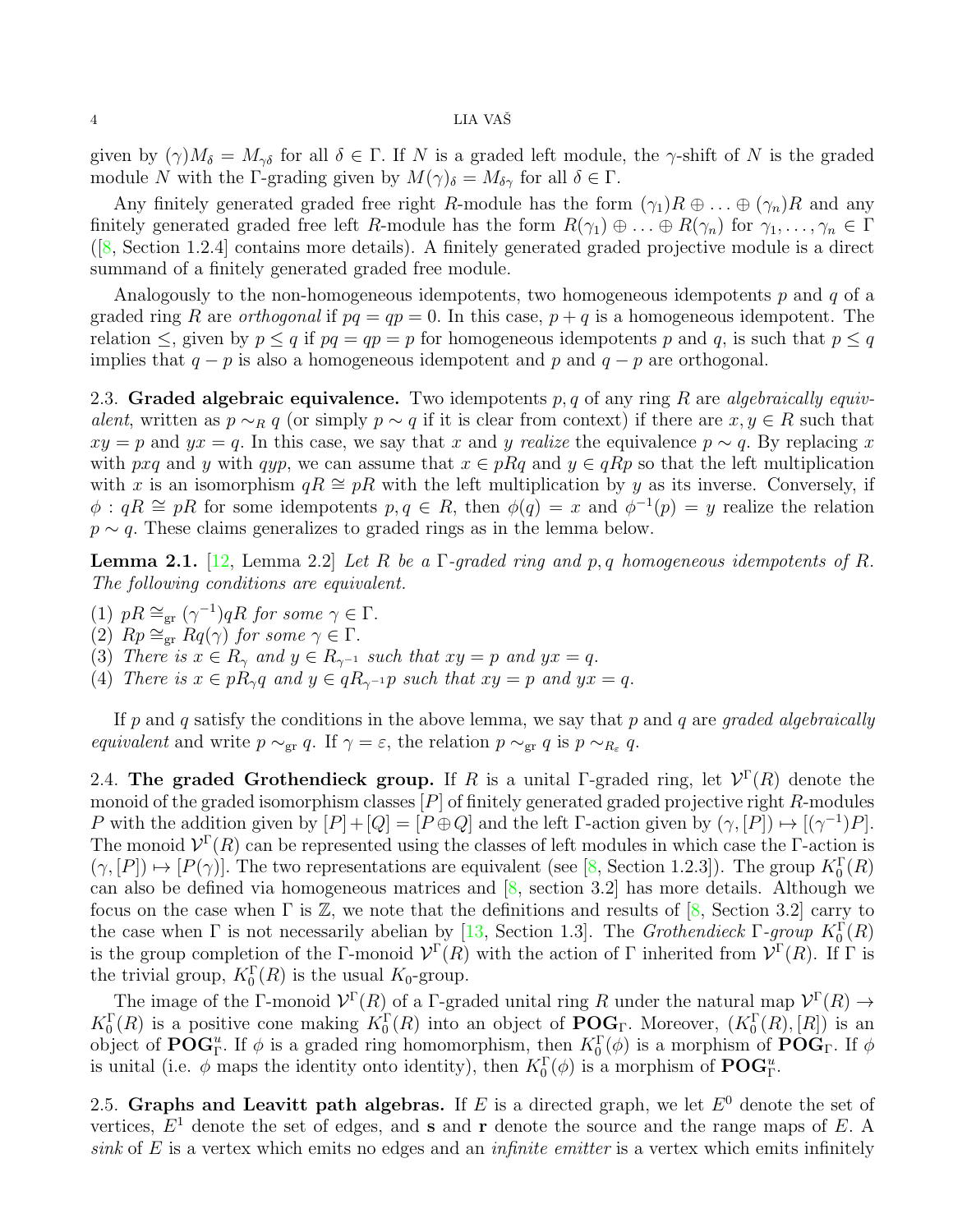<span id="page-4-0"></span>many edges. A vertex of  $E$  is regular if it is not a sink nor an infinite emitter. The graph  $E$  is row-finite if it has no infinite emitters,  $E$  is finite if it has finitely many vertices and edges, and it is countable if it has countably many vertices and edges.

A path is a single vertex or a sequence of edges  $e_1e_2 \ldots e_n$  for some positive integer n such that  $\mathbf{r}(e_i) = \mathbf{s}(e_{i+1})$  for  $i = 1, \ldots, n-1$ . The functions **s** and **r** extend to paths naturally.

Extend a graph E to the graph with the same vertices and with edges  $E^1 \cup \{e^* \mid e \in E^1\}$  where the range and source functions are the same as in E for  $e \in E^1$  and  $s(e^*) = r(e)$  and  $r(e^*) = s(e)$  for the added edges. If K is any field, the Leavitt path algebra  $L_K(E)$  of E over K is a free K-algebra generated by the set  $E^0 \cup E^1 \cup \{e^* \mid e \in E^1\}$  such that for all vertices  $v, w$  and edges  $e, f$ ,

- (V)  $vw = 0$  if  $v \neq w$  and  $vv = v$ , (E1)  $s(e)e = e\mathbf{r}(e) = e$ , (E2)  $\mathbf{r}(e)e^* = e^*\mathbf{s}(e) = e^*$  $(CK1) e^* f = 0$  if  $e \neq f$  and  $e^* e = \mathbf{r}(e)$ ,
- (CK2)  $v = \sum_{e \in \mathbf{s}^{-1}(v)} ee^*$  for each regular vertex  $v$ .

By the first four axioms, each element of  $L_K(E)$  is a sum of the form  $\sum_{i=1}^n k_i p_i q_i^*$  for some n, paths  $p_i$  and  $q_i$ , and elements  $k_i \in K$ , for  $i = 1, ..., n$  where  $v^* = v$  for  $v \in E^{\bar{0}}$  and  $p^* = e_n^* \dots e_1^*$ for a path  $p = e_1 \dots e_n$ . The algebra  $L_K(E)$  is unital if and only if  $E^0$  is finite in which case the sum of all vertices is the identity. If we consider K to be trivially graded by  $\mathbb{Z}, L_K(E)$  is graded by Z so that the n-component  $\tilde{L}_K(E)_n$  is the K-linear span of the elements  $pq^*$  for paths p, q with  $|p| - |q| = n$  where  $|p|$  denotes the length of a path p. By [\[1,](#page-11-1) Proposition 2.1.14 and Corollary 2.1.16], the zero component  $L_K(E)_0$  is isomorphic to a direct limit of matricial algebras. If E is row-finite, the direct limit can be taken over  $\mathbb{Z}^+$  so that  $L_K(E)_0$  is isomorphic to an ultramatricial algebra and, if  $E$  is finite, the connecting maps are unital.

If R is a K-algebra which contains the elements  $p_v$  for  $v \in E^0$ , and  $x_e$  and  $y_e$  for  $e \in E^1$  such that the five axioms hold for these elements, the set of these elements forms an  $E$ -family. In this case, the Universal Property of  $L_K(E)$  states that there is a unique algebra homomorphism  $\phi: L_K(E) \to R$ such that  $\phi(v) = p_v, \phi(e) = x_e$ , and  $\phi(e^*) = y_e$  (see [\[1,](#page-11-1) Remark 1.2.5]). By the Graded Uniqueness Theorem([\[1,](#page-11-1) Theorem 2.2.15]),  $\phi$  is injective if  $p_v \neq 0$  for  $v \in E^0$ . If R is Z-graded and  $p_v \in R_0$  for  $v \in E^0$ ,  $x_e \in R_1$  and  $y_e \in R_{-1}$  for  $e \in E^1$ , then  $\phi$  is graded.

2.6. The Grothendieck Γ-group of a graph. If E is a graph and  $\Gamma$  is a group, the authors of [\[2\]](#page-11-5) construct a commutative monoid  $M_E^{\Gamma}$  which is isomorphic to  $\mathcal{V}^{\Gamma}(L_K(E))$  as a  $\Gamma$ -monoid. The authors of [\[10\]](#page-11-9) provide an alternative construction of  $M_{E}^{\Gamma}$  which we briefly review.

Recall that we fixed  $\Gamma = \langle x \rangle$  to be the infinite cyclic group on x from after section [2.4](#page-3-0) on. The graph Γ-monoid  $M_{E}^{\Gamma}$  (also called the talented monoid) is the free abelian Γ-monoid on generators [v] for  $v \in E^0$  and  $[v - \sum_{e \in Z} ee^*]$  for infinite emitters v and nonempty and finite sets  $Z \subseteq s^{-1}(v)$ subject to the relations

$$
[v] = \sum_{e \in \mathbf{s}^{-1}(v)} x[\mathbf{r}(e)], \quad [v] = [v - \sum_{e \in Z} ee^*] + \sum_{e \in Z} x[\mathbf{r}(e)], \text{ and } [v - \sum_{e \in Z} ee^*] = [v - \sum_{e \in W} ee^*] + \sum_{e \in W - Z} x[\mathbf{r}(e)]
$$

where  $v$  is a vertex which is regular for the first relation and an infinite emitter for the second two relations in which  $Z \subsetneq W$  are finite and nonempty subsets of  $s^{-1}(v)$ . The power 1 of x in the formulas above signifies the fact that  $e$  is a path of unit length. Consequently, if  $p$  is a path of length n, the relation  $[\mathbf{s}(p)] = x^n [\mathbf{r}(p)] + a$  holds in  $M_E^{\Gamma}$  for some  $a \in M_E^{\Gamma}$ . Thus, the "talent" of this monoid is to register the lengths of paths between vertices while the standard monoid  $\mathcal{V}(L_K(E))$ can only register whether two vertices are connected or not.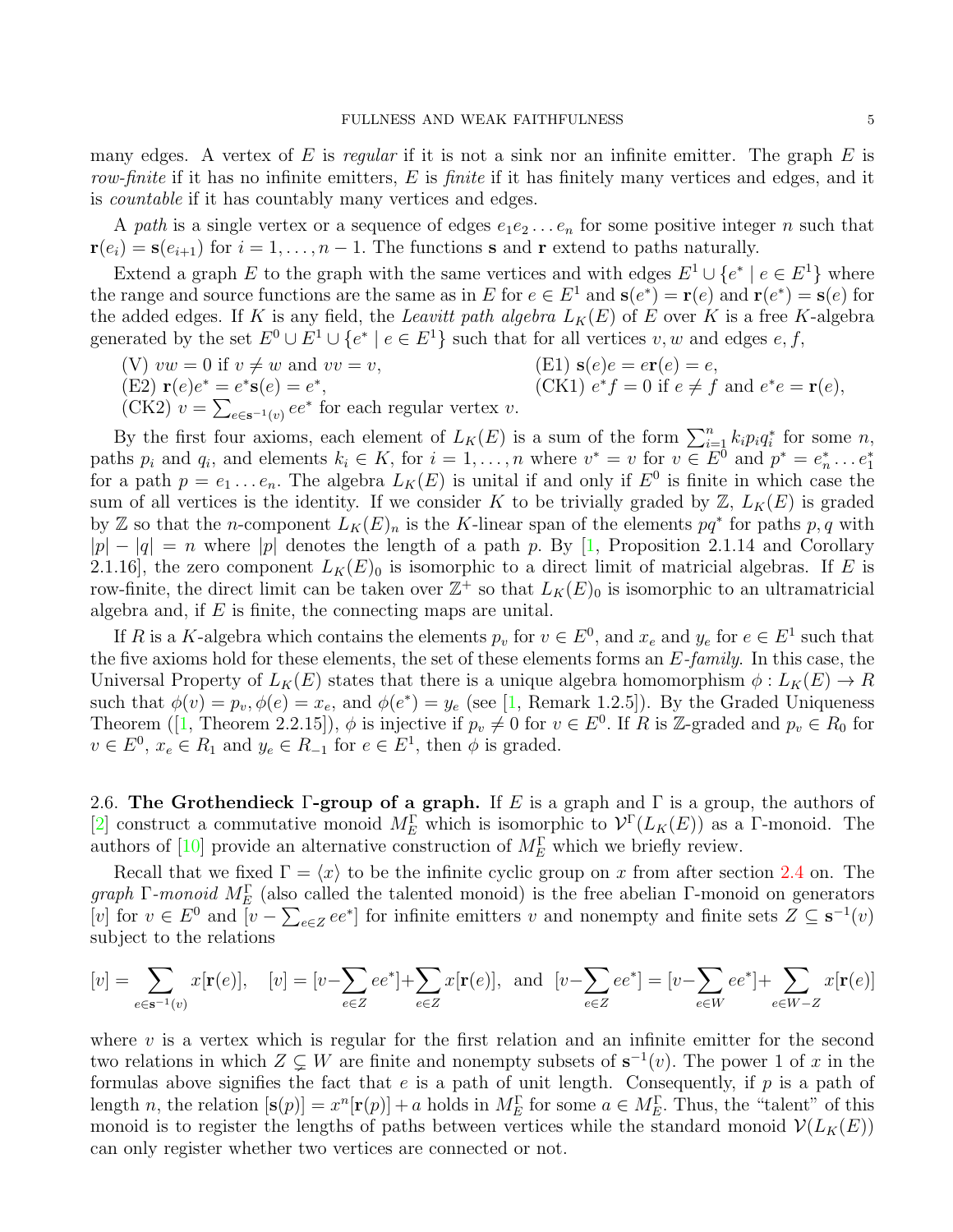# <span id="page-5-2"></span> $6$  LIA VAŠ

The monoids  $M_E^{\Gamma}$  and  $\mathcal{V}^{\Gamma}(L_K(E))$  are isomorphic as pre-ordered Γ-monoids. The group completion  $G_E^{\Gamma}$  of  $M_E^{\Gamma}$  is a pre-ordered  $\Gamma$ -group. If  $L_K(E)$  is unital, there is a  $\mathbf{POG}_{\Gamma}^u$ -isomorphism of  $(K_0^{\Gamma}(L_K(E)), [L_K(E)])$  and  $(G_E^{\Gamma}, [1_E])$  where  $[1_E]$  denotes the sum  $\sum_{v \in E^0} [v]$ .

#### 3. Fullness

In the rest of the paper, K is any field. We also recall that  $\Gamma = \langle x \rangle \cong \mathbb{Z}$  is the infinite cyclic group generated by x. After a lemma which follows from  $[2,$  Corollary 5.8, we formulate and prove the fullness result, Theorem [3.2.](#page-5-1)

<span id="page-5-0"></span>**Lemma 3.1.** Let  $E$  be an arbitrary graph. If  $P$  and  $Q$  are two finitely generated graded projective modules, the relation  $[P] = [Q]$  holds in  $K_0^{\Gamma}(L_K(E))$  if and only if  $P \cong_{gr} Q$ .

*Proof.* By [\[2,](#page-11-5) Corollary 5.8], the monoid  $\mathcal{V}^{\Gamma}(L_K(E))$  is cancellative. This implies that  $V^{\Gamma}(L_K(E))$  =  $K_0^{\Gamma}(\underline{L}_K(E))^+$ . So, the relation  $[P] = [Q]$  holds in  $K_0^{\Gamma}(L_K(E))$  if and only if the same relation holds in  $\mathcal{V}^{\Gamma}(L_K(E))$ . By the definition of the monoid  $\mathcal{V}^{\Gamma}(L_K(E))$ , this implies that the modules P and Q are in the same graded isomorphism class.

<span id="page-5-1"></span>**Theorem 3.2.** (Fullness) Let E and F be graphs with finitely many vertices and let E have countably many edges. For a morphism  $f: (K_0^{\Gamma}(L_K(E)), [L_K(E)]) \to (K_0^{\Gamma}(L_K(F)), [L_K(F)])$  of the category **POG**<sup>u</sup>, there is a unital graded algebra homomorphism  $\phi: L_K(E) \to L_K(F)$  such that  $K_0^{\Gamma}(\phi) = f$ . Moreover, if f is injective, then  $\phi$  is injective.

*Proof.* For a given  $\text{POG}_{\Gamma}^u$ -morphism  $f: (K_0^{\Gamma}(L_K(E)), [L_K(E)]) \to (K_0^{\Gamma}(L_K(F)), [L_K(F)]),$  we define the elements  $p_v \in L_K(F)_0$  for  $v \in E^0$  and  $p_e \in L_K(F)_0$ ,  $x_e \in L_K(F)_1$ , and  $y_e \in L_K(F)_{-1}$  for  $e \in E<sup>1</sup>$  such that the elements  $p_v, x_e, y_e$  form an E-family.

**Defining**  $p_v$  **for**  $v \in E^0$ **.** Representing  $K_0^{\Gamma}(L_K(E))$  via the finitely generated graded projective right modules, we have that  $[L_K(E)] = [\bigoplus_{v \in E^0} v L_K(E)] = \sum_{v \in E^0} [v L_K(E)]$ . So,

$$
[L_K(F)] = f([L_K(E)]) = \sum_{v \in E^0} [P_v] = [\bigoplus_{v \in E^0} P_v]
$$

for some finitely generated graded projective right  $L_K(F)$ -modules  $P_v$  such that  $[P_v] = f([vL_K(E)])$ . Without any additional assumptions on f,  $P_v$  is possibly trivial for some  $v \in E^0$ . By Lemma [3.1,](#page-5-0) there is a graded isomorphism  $L_K(F) \cong_{\text{gr}} \bigoplus_{v \in E^0} P_v$ . Let  $Q_v \le L_K(F)$  be a graded direct summand of  $L_K(F)$  such that  $Q_v \cong_{gr} P_v$  by the restriction of the isomorphism  $L_K(F) \cong_{gr} \bigoplus_{v \in E^0} P_v$ . Hence, there are mutually orthogonal homogeneous idempotents  $p_v$  in  $L_K(F)$  with their sum equal to the identity element of  $L_K(F)$  such that  $p_v L_K(F) = Q_v \cong_{gr} P_v$ . So,

$$
[p_v L_K(F)] = f([v L_K(E)])
$$

holds in  $K_0^{\Gamma}(L_K(F))$ .

**Defining**  $p_e$  **for**  $e \in E^1$ . Next, we define elements  $p_e$  such that  $[p_e] = [f(ee^*)]$  for every  $e \in E^1$ . We first do that for edges with regular sources. So, let  $v$  be a regular vertex. In this case, we have that  $[p_v L_K(F)] = f([v L_K(E)]) = \sum_{e \in s^{-1}(v)} f([ee^* L_K(E)])$ . Thus, there are finitely generated graded projective right  $L_K(F)$ -modules  $P_e$  such that

$$
[p_v L_K(E)] = [\bigoplus_{e \in \mathbf{s}^{-1}(v)} P_e]
$$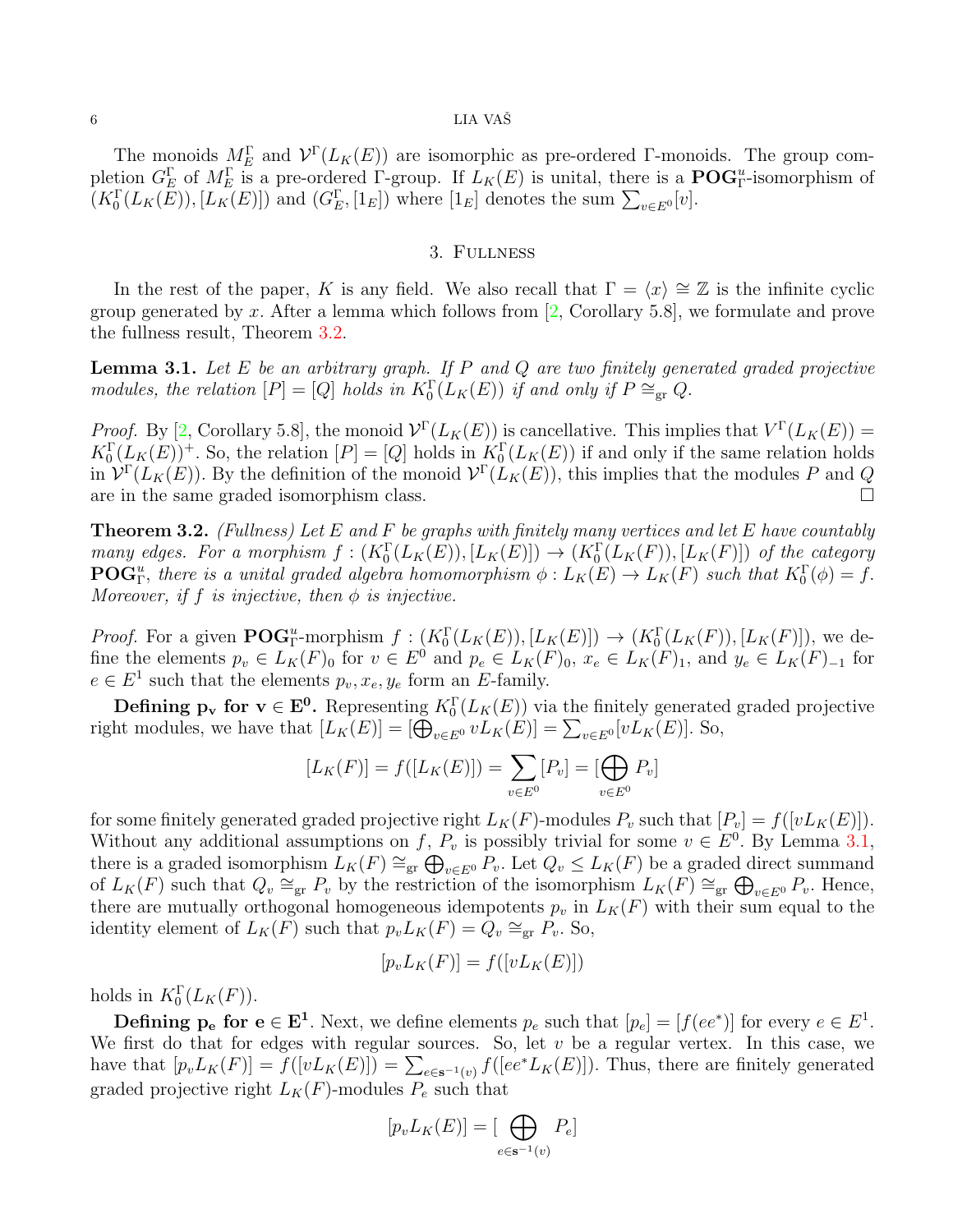and that  $[P_e] = f([ee^*L_K(E)])$ . By Lemma [3.1,](#page-5-0)  $p_vL_K(F) \cong_{gr} \bigoplus_{e \in s^{-1}(v)} P_e$ . Let  $Q_e$  be a direct summand of  $p_v L_K(F)$  such that  $Q_e \cong_{gr} P_e$  by the restriction of the isomorphism  $p_v L_K(F) \cong_{gr}$  $\bigoplus_{e\in s^{-1}(v)} P_e$ . Thus, there are mutually orthogonal homogeneous idempotents  $p_e \in p_v L_K(F)$ <sub>0</sub> $p_v$  such that  $p_e L_K(F) = Q_e \cong_{gr} P_e$ . Hence,

$$
[p_e L_K(F)] = f([ee^* L_K(E)])
$$

holds in  $K_0^{\Gamma}(L_K(F))$ .

If v is an infinite emitter, we aim to define homogeneous idempotents  $p_e$  and  $p_Z^v$  to be the images of  $ee^*$  and  $v - \sum_{e \in Z} ee^*$  respectively for  $e \in \mathbf{s}^{-1}(v)$  and finite and nonempty set  $Z \subseteq \mathbf{s}^{-1}(v)$ . Let us index the elements of  $\mathbf{s}^{-1}(v)$  so that it is equal to  $\{e_0, e_1, \ldots\}$  and let  $Z_n = \{e_0, \ldots, e_n\}.$ 

For  $e = e_0$ ,  $ee^*v = vee^* = ee^*$  so  $ee^* \le v$  implying that  $v - ee^*$  is also a homogeneous idempotent and that  $ee^*L_K(E)$  is a direct summand of  $vL_K(E)$  with the complement  $(v - ee^*)L_K(E)$ . Hence, there are finitely generated graded projective right  $L_K(F)$ -modules  $P_e$  and  $P_e^v$  such that  $[P_e] + [P_e^v] =$  $[p_v L_K(F)]$ . Using Lemma [3.1](#page-5-0) again, we obtain orthogonal homogeneous idempotents  $p_e$  and  $p_{\{e\}}^v$ in  $p_v L_K(F) p_v$  such that  $p_e + p_{\{e\}}^v = p_v$ . Repeating the same argument for  $f = e_1$  and for  $v - ee^*$ in the place of v (which works since  $v - ee^* = ff^* + (v - ee^* - ff^*)$ ), we obtain orthogonal homogeneous idempotents  $p_f$  and  $p_{\{e,f\}}^v$  which add up to  $p_{\{e\}}^v$  and such that  $p_e$  is orthogonal to  $p_f$ . Let  $p_{\{f\}}^v$  be  $p_e + p_{\{e,f\}}^v$  so that we have that  $p_v = p_e + p_{\{e\}}^v = p_e + p_f + p_{\{e,f\}}^v = p_f + p_{\{f\}}^v$  and that  $p_{\{e\}}^v = p_v - p_e = p_f + p_{\{f\}}^v - p_e = p_f + p_e + p_{\{e,f\}}^v - p_e = p_f + p_{\{e,f\}}^v.$ 

Continuing this argument inductively, we obtain orthogonal idempotents  $p_{e_n}$  and  $p_{Z_n}^v$  with  $p_{Z_{n-1}}^v$ as their sum. This ensures that  $p_{e_n}$  is orthogonal to  $p_{e_i}$  for all  $i = 0, \ldots, n-1$ . Since  $p_{Z_{n-1}}^v \leq p_v$ and  $p_{e_n} \leq p_{Z_{n-1}}^v$ , we have that  $p_{e_n} \leq p_v$  so  $p_{e_n} p_v = p_v p_{e_n} = p_{e_n}$ . If  $Z \subseteq Z_n$  contains  $e_n$ , we define  $p_Z^v$ to be  $p_{Z_n}^v + \sum_{e \in Z_n - Z} p_e$ . Hence,

$$
p_Z^v + \sum_{e \in Z} p_e = p_{Z_n}^v + \sum_{e \in Z_n - Z} p_e + \sum_{e \in Z} p_e = p_{Z_n}^v + \sum_{e \in Z_n} p_e = p_{Z_{n-1}}^v - p_{e_n} + \sum_{e \in Z_n} p_e = p_{Z_{n-1}}^v + \sum_{e \in Z_{n-1}} p_e = p_v
$$

and if W is such that  $Z \subsetneq W \subseteq Z_n$  also contains  $e_n$ , then

$$
p_Z^v = p_{Z_n}^v + \sum_{e \in Z_n - Z} p_e = p_{Z_n}^v + \sum_{e \in Z_n - W} p_e + \sum_{e \in W - Z} p_e = p_W^v + \sum_{e \in W - Z} p_e.
$$

**Defining**  $x_e$  **and**  $y_e$  **for**  $e \in E^1$ . Note that e and e<sup>\*</sup> realize the equivalence  $ee^* \sim_{gr} e^*e$  for  $e \in E^1$ . So,  $ee^*L_K(E) \cong_{gr} (-1)e^*eL_K(E)$  by Lemma [2.1.](#page-3-1) Hence, in  $K_0^{\Gamma}(L_K(F))$ , we have that

$$
[p_e L_K(F)] = f([ee^* L_K(E)]) = f([(-1)e^* e L_K(E)]) = f(x[\mathbf{r}(e)L_K(E)]) = x f([\mathbf{r}(e)L_K(E)]) = x[p_{\mathbf{r}(e)} L_K(F)] = [(-1)p_{\mathbf{r}(e)} L_K(F)]
$$

for every  $e \in E^1$ . By Lemma [3.1,](#page-5-0) this implies that  $p_e L_K(F) \cong_{gr} (-1) p_{r(e)} L_K(F)$ . By Lemma [2.1,](#page-3-1) there are  $x_e \in p_e L_K(F) \cdot p_{\mathbf{r}(e)}$  and  $y_e \in p_{\mathbf{r}(e)} L_K(F) \cdot p_e$  such that  $x_e y_e = p_e$  and  $y_e x_e = p_{\mathbf{r}(e)}$ .

**Checking the axioms.** We check that the elements  $p_v, x_e, y_e$  for  $v \in E^0, e \in E^1$  form an E-family. By construction of  $p_v$  for  $v \in E^0$ , the axiom (V) holds.

The relations  $x_e \in p_e L_K(F) \cdot p_{\mathbf{r}(e)}, y_e \in p_{\mathbf{r}(e)} L_K(F) \cdot p_e$  imply that  $x_e p_{\mathbf{r}(e)} = x_e$  and  $p_{\mathbf{r}(e)} y_e = y_e$ . In addition, if  $v = s(e)$  is regular, then  $p_v x_e = \sum_{f \in s^{-1}(v)} p_f x_e = \sum_{f \in s^{-1}(v)} p_f p_e x_e = p_e x_e = x_e$  and, similarly,  $y_e p_v = y_e \sum_{f \in \mathbf{s}^{-1}(v)} p_f = y_e p_e \sum_{f \in \mathbf{s}^{-1}(v)} p_f = y_e p_e = y_e$ . If  $v = \mathbf{s}(e)$  is an infinite emitter, then  $p_v x_e = p_v(p_e x_e) = (p_v p_e) x_e = p_e x_e = x_e$  and, similarly,  $y_e p_v = (y_e p_e) p_v = y_e(p_e p_v) = y_e p_e = y_e$ . Thus, both (E1) and (E2) hold.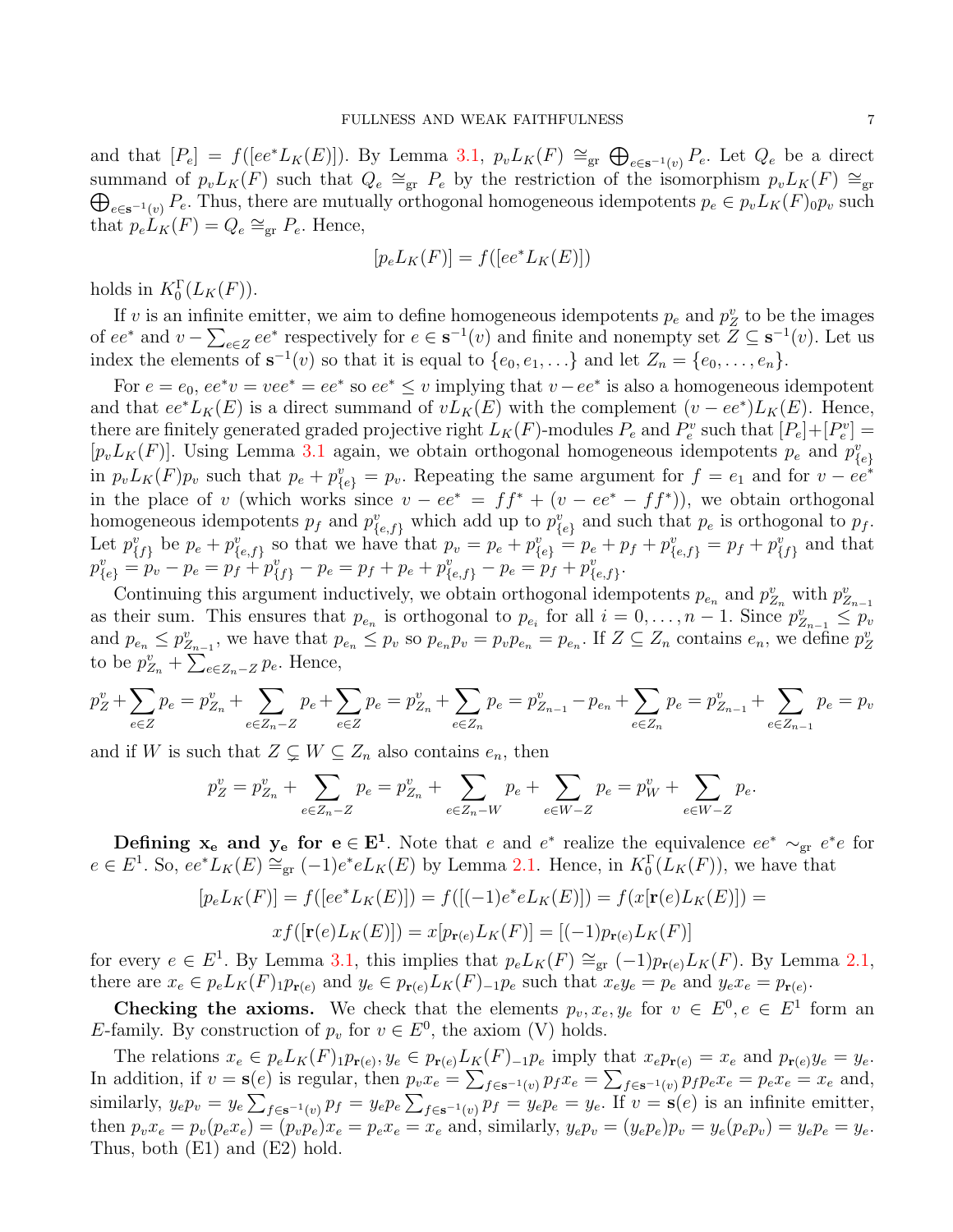# $8$  LIA VAŠ

To check that the axiom (CK1) holds, recall that that  $y_e x_e = p_{r(e)}$ . If  $e \neq f$  are edges with the same source, then  $y_e x_f = (y_e p_e)(p_f x_f) = y_e (p_e p_f) x_f = 0$  since  $p_e p_f = 0$  by the definition of the elements  $p_e$  and  $p_f$ . If  $e \neq f$  and  $\mathbf{s}(e) = v \neq w = \mathbf{s}(f)$ , then  $y_e x_f = (y_e p_v)(p_w x_f) = y_e(p_v p_w)x_f = 0$ since  $p_v p_w = 0$ . This shows that (CK1) holds.

The axiom (CK2) holds since  $\sum_{e \in \mathbf{s}^{-1}(v)} x_e y_e = \sum_{e \in \mathbf{s}^{-1}(v)} p_e = p_v$  if v is a regular vertex.

The final step. By the Universal Property of  $L_K(E)$  (see section [2.5\)](#page-3-2), there is a unique algebra homomorphism  $\phi: L_K(E) \to L_K(F)$  which maps  $v \in E^0$  to  $p_v, e \in E^1$  to  $x_e$ , and  $e^*$  to  $y_e$ . Since  $p_v$  is in  $L_K(F)_0$ ,  $x_e$  is in  $L_K(F)_1$ , and  $y_e$  is in  $L_K(F)_{-1}$ , the homomorphism  $\phi$  is graded. Note also that  $\phi$  is unital since

$$
\phi(1_{L_K(E)}) = \phi(\sum_{v \in E^0} v) = \sum_{v \in E^0} p_v = 1_{L_K(F)}.
$$

As  $\phi(v) = p_v$  for any v and, if v is an infinite emitter,  $\phi(v - \sum_{e \in Z} ee^*) = p_Z^v$ ,  $K_0^{\Gamma}(\phi)$  and f are equal on the generators of  $K_0^{\Gamma}(L_K(E))$ . Hence,  $K_0^{\Gamma}(\phi) = f$ .

It remains to show that if f is injective, then  $\phi$  is also injective. If f is injective, the condition  $[vL_K(E)] \neq 0$  ensures that  $[p_vL_K(F)] \neq 0$  which implies that  $p_vL_K(F) \neq 0$ . Thus,  $\phi(v) = p_v \neq 0$ for every  $v \in E^0$ . By the Graded Uniqueness Theorem (see section [2.5\)](#page-3-2),  $\phi$  is injective.

The last sentence of Theorem [3.2,](#page-5-1) showed using the Graded Uniqueness Theorem, ensures that the homomorphisms  $\phi$  and  $\psi$  in the following direct corollary of Theorem [3.2,](#page-5-1) are injective.

<span id="page-7-0"></span>**Corollary 3.3.** If E and F are finite graphs and  $f : (K_0^{\Gamma}(L_K(E)), [L_K(E)]) \rightarrow (K_0^{\Gamma}(L_K(F)),$  $[L_K(F)]$ ) is an isomorphism of  $\mathbf{POG}_\Gamma^u$ , then there are unital graded algebra monomorphisms  $\phi$ :  $L_K(E) \to L_K(F)$  and  $\psi: L_K(F) \to L_K(E)$  such that  $K_0(\phi) = f$  and  $K_0(\psi) = f^{-1}$ .

# 4. Weak faithfulness

<span id="page-7-1"></span>Theorem [4.1](#page-7-2) specifies the level of faithfulness of the functor  $K_0^{\Gamma}$ . Using vertices and edges of the graph instead of the standard matrix units, the proof generalizes the standard argument for faithfulness of  $K_0$  for matricial algebras over a field when the homomorphisms are considered modulo inner automorphisms.

**Theorem 4.1.** (Weak faithfulness) If E and F are any graphs and if  $\phi, \psi : L_K(E) \to L_K(F)$  are graded algebra homomorphisms (not necessarily unital), then the following are equivalent.

(1) 
$$
K_0^{\Gamma}(\phi) = K_0^{\Gamma}(\psi)
$$
.

<span id="page-7-2"></span>(1)  $\Lambda_0(\varphi) = \Lambda_0(\varphi)$ .<br>
(2) The relations  $\phi(v) \sim \psi(v)$  and  $\phi(ee^*) \sim \psi(ee^*)$  hold in  $L_K(F)_0$  for every  $v \in E^0$  and every  $e \in E^1$ .

If E and F are finite, conditions  $(1)$  and  $(2)$  are equivalent with each of the following conditions.

- (3) The relations  $\phi(v) \sim \psi(v)$  hold in  $L_K(F)_0$  for every  $v \in E^0$ .
- (4) There exist elements  $x, y \in L_K(F)$  such that  $xy = \phi(1_{L_K(E)})$ ,  $yx = \psi(1_{L_K(E)})$ ,  $x\psi(v)y =$  $\phi(v)$  for every  $v \in E^0$ .
- (4<sup>+</sup>) There exist elements  $x, y \in L_K(F)$  such that  $xy = \phi(1_{L_K(E)})$ ,  $yx = \psi(1_{L_K(E)})$ ,  $x\psi(v)y =$  $\phi(v)$  for every  $v \in E^0$  and  $x\psi(ee^*)y = \phi(ee^*)$  for every  $e \in E^1$ .
- (5<sup>+</sup>) There is an invertible element z of  $L_K(F)$  such that  $z\psi(v)z^{-1} = \phi(v)$  for every  $v \in E^0$  and  $z\psi(ee^*)z^{-1} = \phi(ee^*)$  for every  $e \in E^1$ .
	- (5) There is an invertible element z of  $L_K(F)_0$  such that  $z\psi(v)z^{-1} = \phi(v)$  for every  $v \in E^0$ .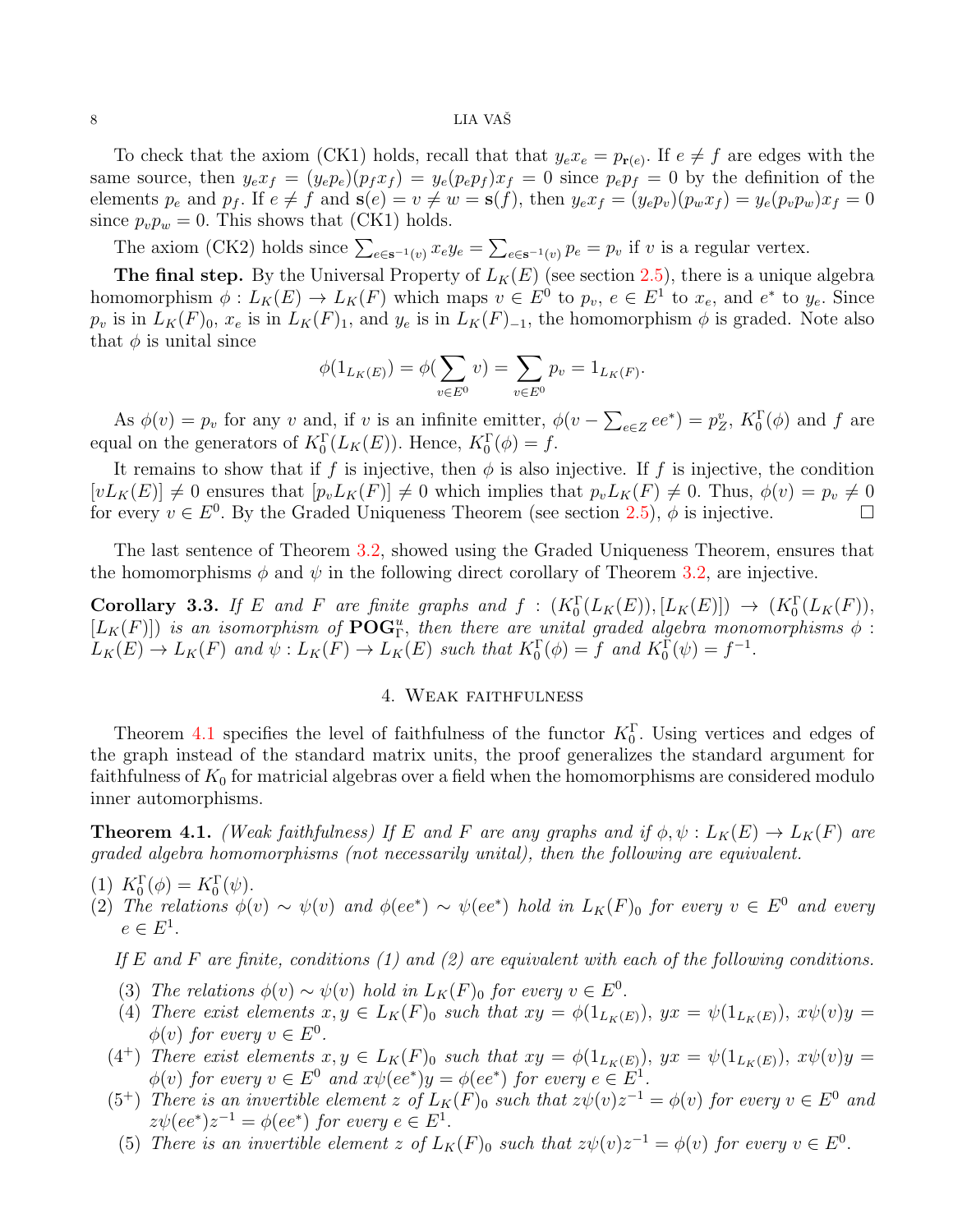*Proof.* For brevity, let  $L_K(F) = S$ .

Having Lemma [3.1,](#page-5-0) the implication  $(1) \Rightarrow (2)$  is rather direct. If  $(1)$  holds and  $v \in E^0$ , then

 $[\phi(v)L_K(F)] = K_0^{\Gamma}(\phi)([vL_K(E)]) = K_0^{\Gamma}(\psi)([vL_K(E)]) = [\psi(v)L_K(F)],$ 

so that  $\phi(v)L_K(F) \cong_{gr} \psi(v)L_K(F)$  holds by Lemma [3.1.](#page-5-0) Thus,  $\phi(v) \sim_{S_0} \psi(v)$  holds by Lemma [2.1.](#page-3-1) Similarly, for every  $e \in E^1$ ,  $[\phi(ee^*)L_K(F)] = K_0^{\Gamma}(\phi)([ee^*L_K(E)]) = K_0^{\Gamma}(\psi)([ee^*L_K(E)]) =$  $[\psi(ee^*)L_K(F)]$  which implies  $\phi(ee^*)L_K(F) \cong_{gr} \psi(ee^*)L_K(F)$  by Lemma [3.1](#page-5-0) so that  $\phi(ee^*) \sim_{S_0}$  $\psi(ee^*)$  holds by Lemma [2.1.](#page-3-1) This shows that (2) holds.

The converse  $(2) \Rightarrow (1)$  holds since  $(2)$  implies that the maps  $K_0^{\Gamma}(\phi)$  and  $K_0^{\Gamma}(\psi)$  are equal on the generators of  $K_0^{\Gamma}(L_K(E)).$ 

Let us assume that E and F are finite graphs now. Condition  $(2)$  trivially implies  $(3)$  and  $(3)$ implies (1) by the same argument as for  $(2) \Rightarrow (1)$ . To finish the proof, we show that  $(2) \Rightarrow (4^+) \Rightarrow$  $(5^+) \Rightarrow (5) \Rightarrow (3)$ . The proof of  $(4^+) \Rightarrow (5^+)$  also shows that  $(4) \Rightarrow (5)$ , so this also shows that  $(2) \Rightarrow (4) \Rightarrow (5) \Rightarrow (3)$ .

Assume that (2) holds. For every  $e \in E^1$ , let  $x_e \in \phi(ee^*)S_0\psi(ee^*)$  and  $y_e \in \psi(ee^*)S_0\phi(ee^*)$  be such that  $x_e y_e = \phi(ee^*)$  and  $y_e x_e = \psi(ee^*)$ . If  $e \neq f$ ,  $y_e x_f = y_e \phi(ee^*) \phi(f f^*) x_f = y_e \phi(ee^* f f^*) x_f =$  $y_e0x_f = 0$ . Similarly,  $x_e y_f = 0$ .

For  $v \in E^0$  regular, let  $x_v = \sum_{e \in \mathbf{s}^{-1}(v)} x_e$  and  $y_v = \sum_{e \in \mathbf{s}^{-1}(v)} y_e$ . We claim that  $x_v$  and  $y_v$  realize the equivalence  $\phi(v) \sim_{S_0} \psi(v)$ . Indeed,

$$
x_v y_v = \sum_{e \in \mathbf{s}^{-1}(v)} \sum_{f \in \mathbf{s}^{-1}(v)} x_e y_f = \sum_{e \in \mathbf{s}^{-1}(v)} x_e y_e = \sum_{e \in \mathbf{s}^{-1}(v)} \phi(ee^*) = \phi(\sum_{e \in \mathbf{s}^{-1}(v)} ee^*) = \phi(v).
$$

Analogously,  $y_v x_v = \psi(v)$ . Note that  $\phi(v) x_v = \sum_{e \in \mathbf{s}^{-1}(v)} \phi(ee^*) \sum_{f \in \mathbf{s}^{-1}(v)} x_f = \sum_{e \in \mathbf{s}^{-1}(v)} \phi(ee^*) x_e =$  $\sum_{e \in \mathbf{s}^{-1}(v)} x_e = x_v$ . By analogous arguments,  $x_v \in S_0 \psi(v)$  and  $y_v \in \psi(v) S_0 \phi(v)$ .

If v is a sink, we let  $x_v \in \phi(v)S_0\psi(v)$  and  $y_v \in \psi(v)S_0\phi(v)$  be any two elements realizing the equivalence  $\phi(v) \sim_{S_0} \psi(v)$ .

If  $v$  and  $w$  are two different vertices of  $E$ , we have that

$$
x_v y_w = x_v \psi(v) \psi(w) y_v = x_v \psi(vw) y_v = x_v 0 y_v = 0.
$$

Similarly,  $y_v x_w = 0$ .

Let  $x = \sum_{v \in E^0} x_v$  and  $y = \sum_{v \in E_0} y_v$ . Then

$$
xy = \sum_{v \in E^0} x_v \sum_{w \in E^0} y_w = \sum_{v \in E^0} x_v y_v = \sum_{v \in E^0} \phi(v) = \phi(\sum_{v \in E^0} v) = \phi(1_{L_K(E)})
$$

and, similarly,  $yx = \psi(1_{L_K(E)})$ .

For  $v \in E^0$ , we have that

$$
x\psi(v)y = \sum_{w \in E^0} x_w \psi(v) \sum_{w \in E^0} y_w = x_v \psi(v) y_v = x_v y_v = \phi(v).
$$

For any  $e \in E^1$ , we have that

$$
x\psi(ee^*)y = \sum_{w \in E^0} x_w \psi(ee^*) \sum_{w \in E^0} y_w = x_{s(e)} \psi(ee^*)y_{s(e)} =
$$
  

$$
\sum_{f \in s^{-1}(s(e)))} x_f \psi(ee^*) \sum_{f \in s^{-1}(s(e)))} y_f = x_e \psi(ee^*)y_e = \phi(ee^*).
$$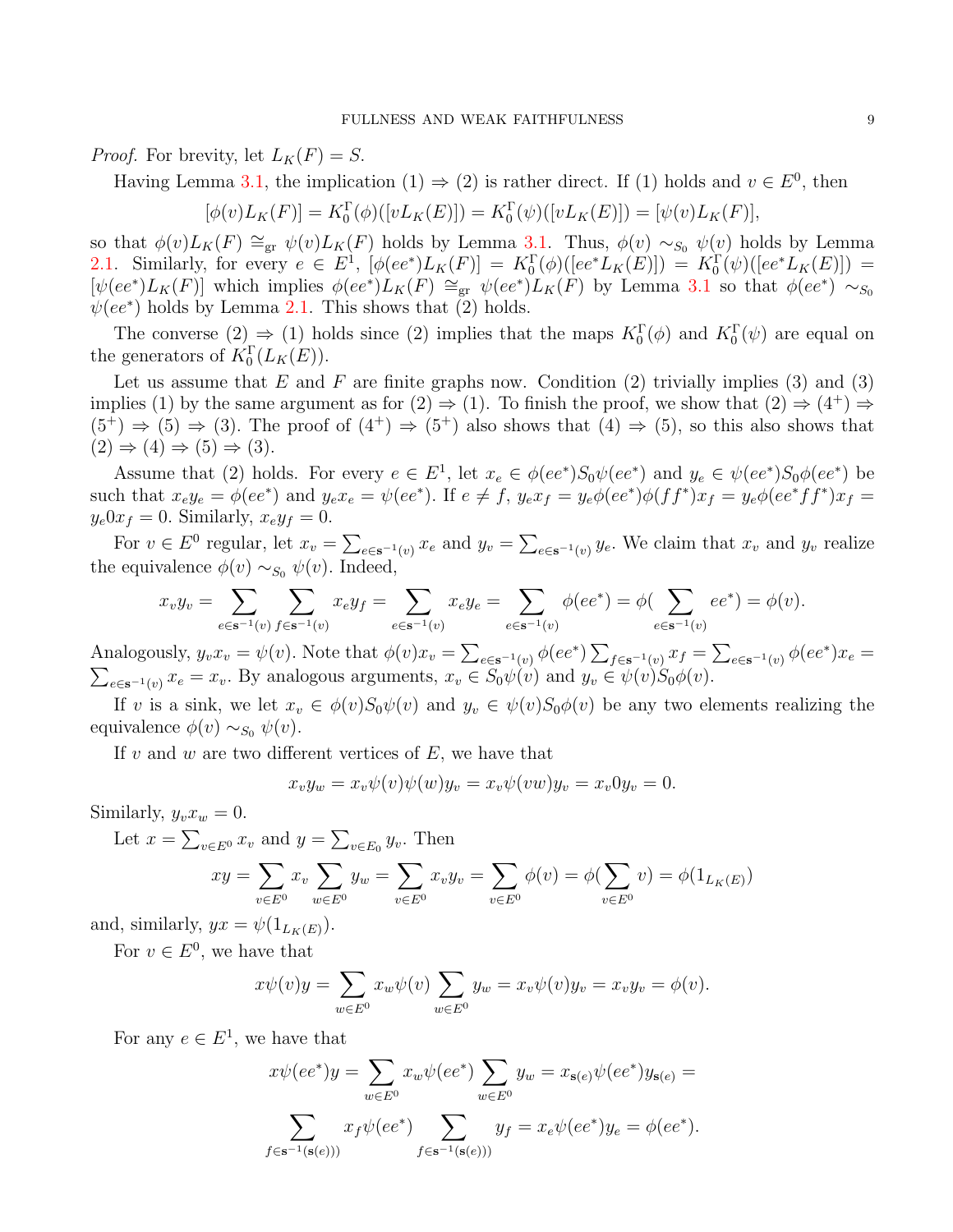<span id="page-9-1"></span>This shows that  $(4^+)$  holds.

Assume that (4<sup>+</sup>) holds and let us show (5<sup>+</sup>). For brevity, let  $1_E = 1_{L_K(E)}$  and  $1_F = 1_{L_K(F)}$ . By replacing x with  $\phi(1_E)x\psi(1_E)$  and y with  $\psi(1_E)y\phi(1_E)$ , we can assume that  $x \in \phi(1_E)S_0\psi(1_E)$ and  $y \in \psi(1_E)S_0\phi(1_E)$  realize the equivalence  $\phi(1_E) \sim_{S_0} \psi(1_E)$ . Since F is a finite graph,  $S_0$  is isomorphicto an ultramatricial algebra over K with unital connecting maps  $([1, Corollary 2.1.16]).$  $([1, Corollary 2.1.16]).$  $([1, Corollary 2.1.16]).$ Hence,  $S_0$  is a unit-regular ring. By [\[5,](#page-11-10) Theorem 4.1], if two idempotents p and q of a unit-regular ring are algebraically equivalent then  $1 - p$  and  $1 - q$  are also algebraically equivalent. Thus, the equivalence  $\phi(1_E) \sim_{S_0} \psi(1_E)$  implies that  $1_F - \phi(1_E) \sim_{S_0} 1_F - \psi(1_E)$ . Let  $x' \in (1_F - \phi(1_E))S_0(1_F \psi(1_E)$  and  $y' \in (1_F - \psi(1_E))S_0(1_F - \phi(1_E))$  be any elements realizing this equivalence. Note that  $xy' = y'x = yx' = x'y = 0.$  So, if  $z = x + x'$  and  $w = y + y'$ , then

$$
zw = (x + x')(y + y') = xy + x'y' = \phi(1_E) + 1_F - \phi(1_E) = 1_F.
$$

Similarly,  $wz = 1<sub>F</sub>$ . In addition, for  $v \in E<sup>0</sup>$ , we have that

$$
z\psi(v)w = (x+x')\psi(v)(y+y') = x\psi(v)y = \phi(v).
$$

Similarly,  $z\psi(ee^*)w = \phi(ee^*)$ .

As (5<sup>+</sup>) trivially implies (5), it remains to prove (5)  $\Rightarrow$  (3). Assume that (5) holds and let  $z \in S_0$ be as in condition (5). The elements  $x_v = z\psi(v)$  and  $y_v = z^{-1}$  realize the algebraic equivalence  $\phi(v) \sim_{S_0} \psi(v)$  since  $z\psi(v)z^{-1} = \phi(v)$  for any  $v \in E^0$ . Hence, (3) holds.

In the case that  $E = F$ ,  $\phi$  is a graded automorphism, and  $\psi$  is the identity, [\[3,](#page-11-2) Proposition 6.3] states that condition (1) of Theorem [4.1](#page-7-2) is equivalent with the requirement that there is an inner automorphism  $\theta$  of  $L_K(E)_0$  such that  $\phi$  and  $\theta$  coincide on a nonempty and finite subset of  $L_K(E)_0$ .

If E and F are graphs without sources and if the maps  $\phi$  and  $\psi$  as in the assumption of Theorem [4.1](#page-7-2) are also graded isomorphisms such that condition (1) of Theorem [4.1](#page-7-2) holds, then [\[3,](#page-11-2) Theorem 6.5] exhibits an injective graded endomorphism  $\theta$  of  $L_K(F)$  such that the restriction of  $\theta$  to  $F^0$  is the conjugation by an invertible element of  $L_K(F)_0$  and such that  $\theta \psi = \phi$ . A necessary and sufficient condition for such  $\theta$  to be onto is also given.

Next, we exhibit an example showing that one cannot strengthen condition (5) of Theorem [4.1](#page-7-2) by requiring that  $\phi(e) = z\psi(e)z^{-1}$  holds for all edges e of E. This example also implies that  $K_0^{\Gamma}$  is not faithful on  $LE<sub>fin</sub>$  (note that this also follows from [\[3,](#page-11-2) Example 6.7]).

<span id="page-9-0"></span>**Example 4.2.** Let E be the graph  $\bullet^u$ e J f Y  $\overset{g}{\longrightarrow} \bullet^v$ , let  $\phi$  be the identity map on  $L_K(E)$ , and let  $\psi$ 

map the elements  $u, v, g$  and  $g^*$  identically to themselves and map e to f, f to e, e<sup>\*</sup> to f<sup>\*</sup>, and f<sup>\*</sup> to  $e^*$ . One checks that the elements of the image of  $\psi$  constitute an E-family, so  $\psi$  extends to a ring homomorphism which we also call  $\psi$  and which is graded since the degrees of the E-family are adequate. The maps  $\phi$  and  $\psi$  satisfy condition (3) of Theorem [4.1,](#page-7-2) so they induce the same map on  $K_0^{\Gamma}(L_K(E))$ . The unitary and selfadjoint element  $w = ef^* + fe^* + gg^* + v$  is such that conditions (5) and (5<sup>+</sup>) hold. Note that  $we \neq fw$  (assuming that  $we = fw$  implies  $e = f$  which is a contradiction).

We show that there is no invertible  $z \in L_K(E)_0$  such that  $\theta \psi = \phi$  where  $\theta$  is the conjugation by z. Assume, on the contrary, that there is an invertible element  $z \in L_K(E)_0$  such that  $z\psi(r)z^{-1} = r$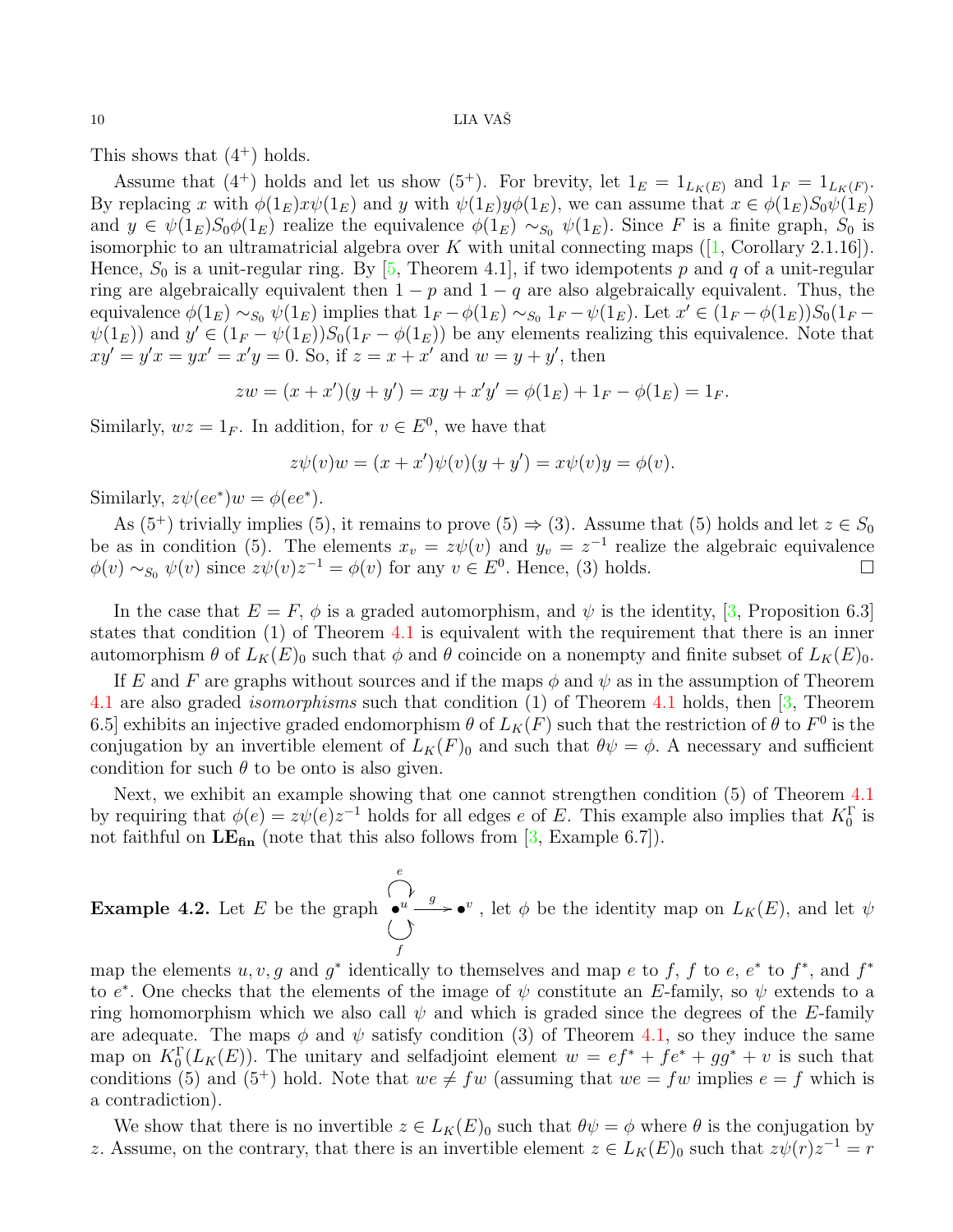<span id="page-10-1"></span>holds for every  $r \in L_K(E)$ . Let

$$
z = kv + k_{g}gg^{*} + \sum_{i=1}^{n} k_{i}p_{i}gg^{*}q_{i}^{*} + \sum_{j=1}^{m} k_{j}r_{j}s_{j}^{*}
$$

where the paths  $p_i, q_i, r_j$ , and  $s_j$  consist only of edges e and f,  $|p_i| = |q_i| > 0$ ,  $|r_j| = |s_j| > 0$ , and  $k, k_g, k_i, k_j \in K$  for every  $i = 1, \ldots, n$  and every  $j = 1, \ldots, m$ . Note that  $uz = z - kv$ .

Let p be any path consisting only of edges  $e$  and  $f$  which has the length larger than any of  $p_i, q_j, r_j$ , and  $s_j$ . Let  $q = \psi(p)$ . Since  $pz = zq$ , we have that  $p^*pz = p^*zq$ , so  $z - kv = uz = p^*zq$ . As  $p^*v = p^*g = p^*p_ig = 0$  for any  $i = 1, \ldots, n$ , we have that

$$
z - kv = \sum_{j=1}^{m} k_j p^* r_j s_j^* q.
$$

We claim that the sum on the right side is zero. Note that  $p^*r_j$  is zero unless  $r_j$  is a prefix of p, necessarily proper by the choice of p. Also,  $s_j^*q = 0$  unless  $s_j$  is a prefix of q. Hence, if  $p = r_j t$ , either  $p^*r_js_j^*q$  is zero or  $q = s_j\psi(t)$  in which case  $p^*r_js_j^*q = t^*r_j^*r_js_j^*s_j\psi(t) = t^*\psi(t) = 0$  since t and  $\psi(t)$ have the first edge different. Thus, we have that  $z - kv = 0$  and so  $z = kv$ . This is a contradiction since kv is not invertible  $(kvu = 0, \text{ for example}).$ 

# 5. Some reflections on the results

The progress made by Theorem [3.2](#page-5-1) and Corollary [3.3](#page-7-0) does not settle the question whether the GCC holds. We list some other questions and thoughts.

5.1. Removing the cardinality assumptions. Let E and F have infinitely many vertices and the standard generating intervals of  $L_K(E)$  and  $L_K(F)$  be considered instead of the standard orderunits. If the assumption of Theorem [3.2](#page-5-1) is modified accordingly, the question is whether the conclusion of Theorem [3.2](#page-5-1) holds without the requirement that the graded algebra map is unital.

<span id="page-10-0"></span>5.2. The level of constructiveness of Theorem [3.2.](#page-5-1) Another natural question is whether one can explicitly produce a graded homomorphism  $\phi$  as in Theorem [3.2.](#page-5-1) The proof of Theorem [3.2](#page-5-1) has several non-constructive steps present mainly because a relation  $[P] = [Q]$  on the  $K_0^{\Gamma}$ -level does not produce a specific graded isomorphism  $P \cong_{gr} Q$  on the algebra level. Such isomorphism would be needed if one is to explicitly produce  $p_v$  for a module  $P_v$  in the first step of the proof of Theorem [3.2.](#page-5-1) The same non-constructive step is present in the subsequent stage of the proof when defining  $p_e$ . Similarly, when defining  $x_e$  and  $y_e$ , one would need to know a specific graded isomorphism  $p_e L_K(F) \cong_{gr} (-1) p_{r(e)} L_K(F)$  in order to come up with the elements  $x_e$  and  $y_e$  realizing the equivalence  $p_e \sim_{gr} p_{r(e)}$ . So, one can say that the proof of Theorem [3.2](#page-5-1) is not constructive.

5.3. A relation of the GCC with symbolic dynamics. Let  $E$  and  $F$  be finite graphs without sinks, let  $A_E$  and  $A_F$  be their incidence matrices, and let  $G_F^{\Gamma}$  and  $G_F^{\Gamma}$  be the graph  $\Gamma$ -groups of E and F respectively. Recall that  $L_K(E)$  and  $L_K(F)$  are graded Morita equivalent if there is an equivalence of the categories of graded right modules of  $L_K(E)$  and  $L_K(F)$  which commutes with the shift functor  $\tau_n$  (given by  $\tau_n(M) = (n)M$  for all  $n \in \mathbb{Z}$ ). If the shift equivalence and the strong shift equivalence in the diagram below refer to such equivalences over  $\mathbb{Z}^+$ , then the two implications in the second row of the diagram below hold by  $[7,$  Proposition 15 (the first also by  $[3,$  Theorem 3.12]). The other three implications in the diagram are direct and the equivalence in the second row holds by  $[7,$  Corollary 12 (if E and F have no sources, also by  $[3,$  Theorem 3.10).